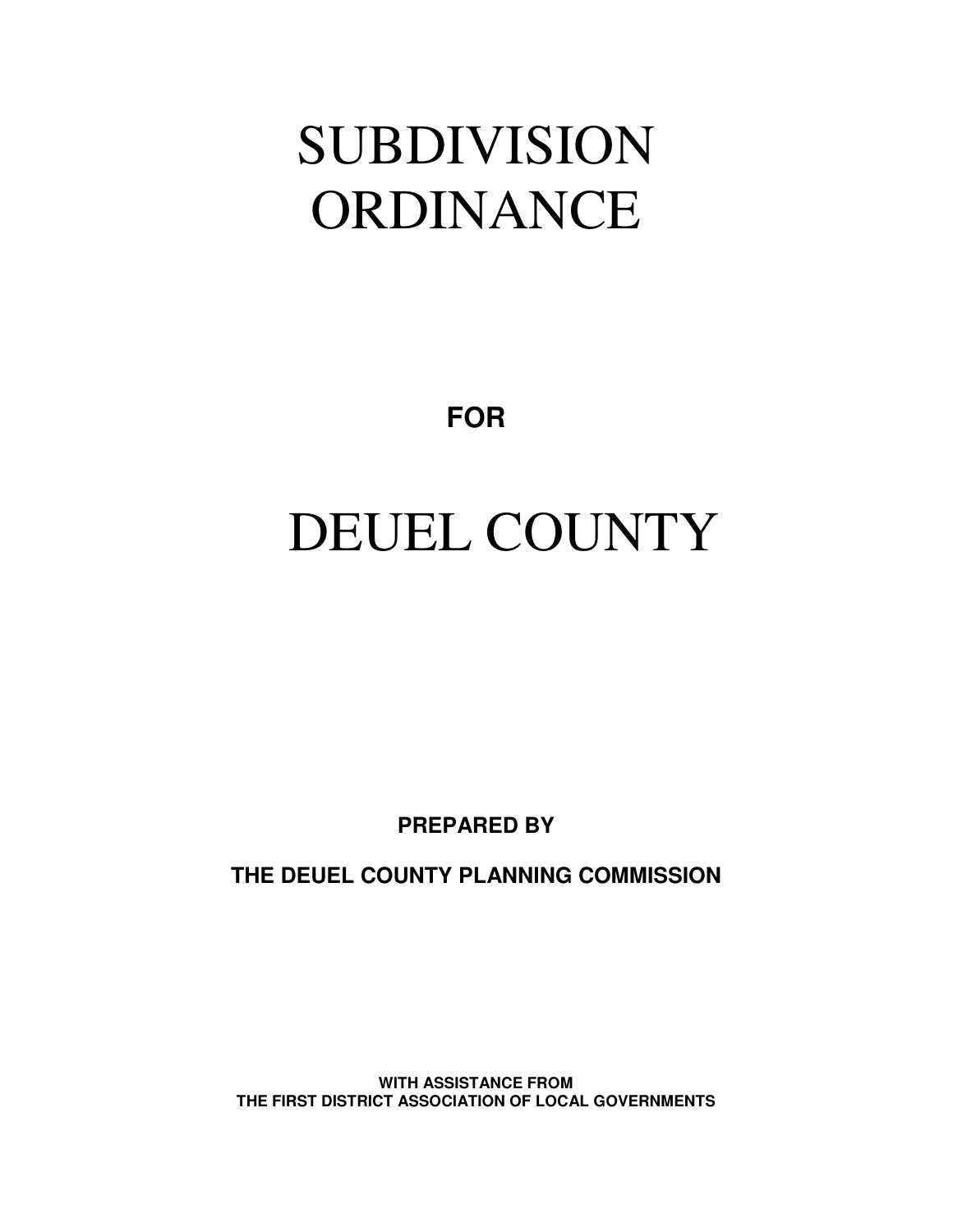### **SUBDIVISION ORDINANCE**

### **Deuel County, South Dakota**

**Notice of Public Hearing (Planning Commission/County Commission) Published: March 24 & 25, 2004**

Public Hearing held by Planning Commission: April 6, 2004 and May 11, 2004 **Planning Commission Adoption and Recommendation: May 11, 2004**

Public Hearing and First Reading held by County Commission: May 11, 2004 Public Hearing and Second Reading held by County Commission: July 6, 2004

**Notice of Adoption Published: July 13,14, 20, and 21, 2004 Effective Date: August 12, 2004**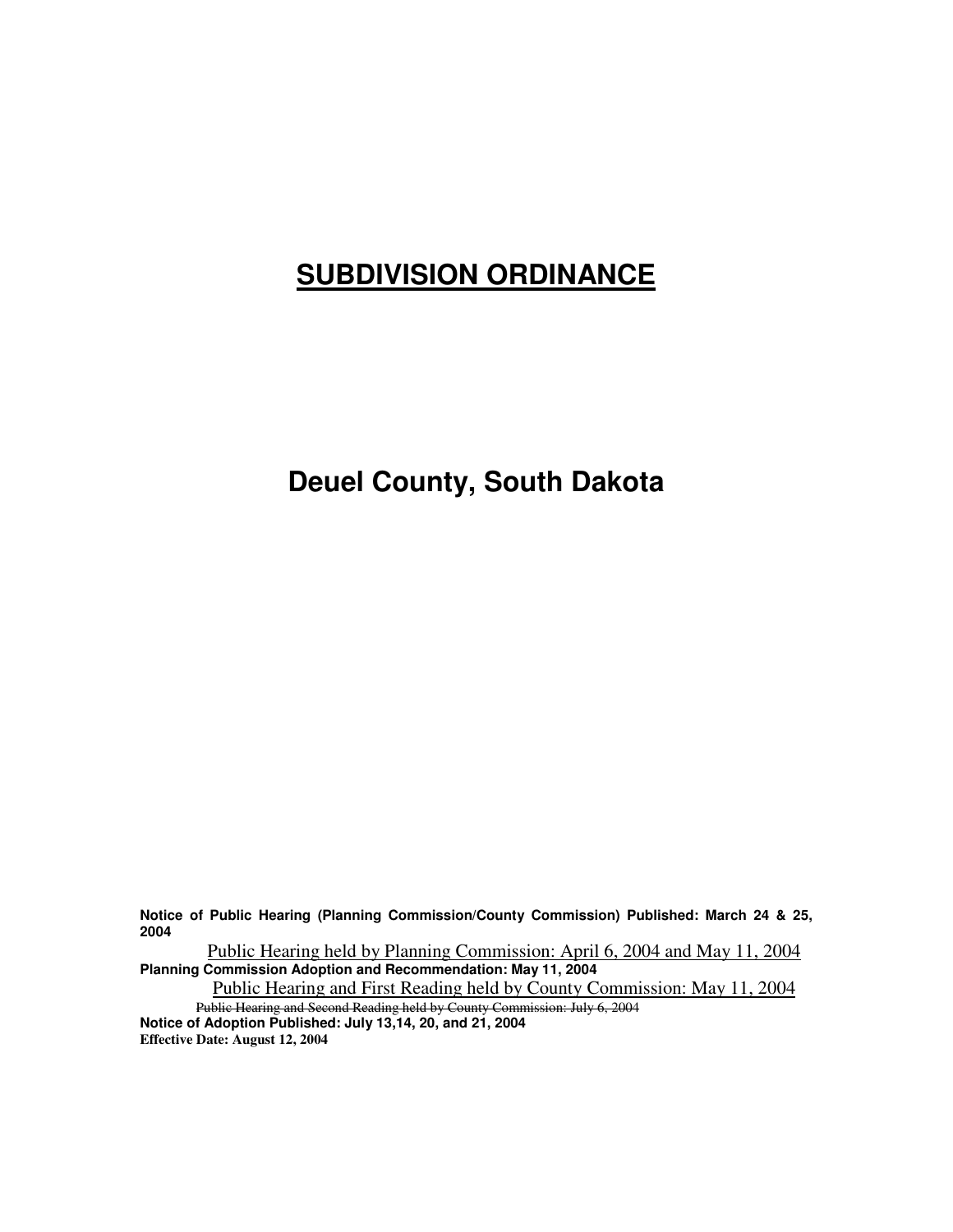#### **TABLE OF CONTENTS**

| SECTION 102. PURPOSE minimuminimuminimuminimuminimuminimuminimuminimumin 1 |
|----------------------------------------------------------------------------|
|                                                                            |
|                                                                            |
| SECTION 105. INTERPRETATION, CONFLICT, AND SEPARABILITY 2                  |
|                                                                            |
|                                                                            |
|                                                                            |
|                                                                            |
|                                                                            |
|                                                                            |
|                                                                            |
|                                                                            |
| SECTION 202. RECORDING, USE AND SELLING 5                                  |
| SECTION 203. PLAT APPROVAL PROCESS 5                                       |
|                                                                            |
| SECTION 301. PRELIMINARY PLAT APPROVAL manufacture manufacture and 7       |
|                                                                            |
| SECTION 401. FINAL PLANS 10                                                |
| SECTION 402. FINAL PLAT 10                                                 |
| SECTION 403. GUARANTEE IN LIEU OF COMPLETED IMPROVEMENT 12                 |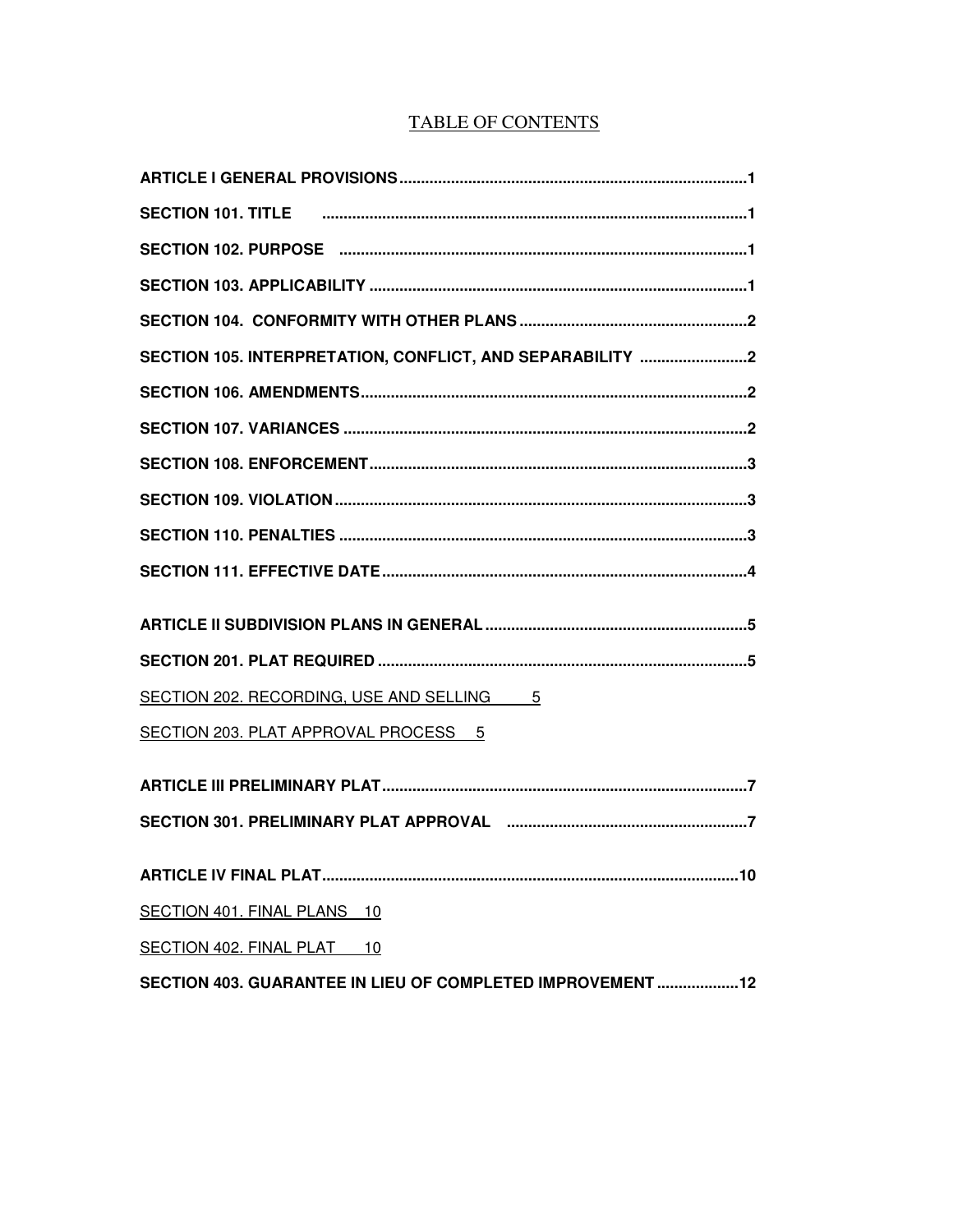| SECTION 501. REPLATS 14                                                    |
|----------------------------------------------------------------------------|
| SECTION 502. VACATION OF PLATS 14                                          |
|                                                                            |
| ARTICLE VI GENERAL REQUIREMENTS AND MINIMUM STANDARDS 15                   |
| SECTION 601. GENERAL minimum minimum minimum minimum minimum minimum 15    |
| SECTION 602. SUITABILITY OF THE LAND FOR SUBDIVISION DEVELOPMENT 15        |
| SECTION 603. ARRANGEMENT AND DESIGN 15                                     |
| SECTION 604, DEDICATION OF RIGHT OF WAY AND ROADWAY WIDTH16                |
| SECTION 605. ACCESS TO ARTERIALS AND COLLECTORS 17                         |
|                                                                            |
|                                                                            |
| SECTION 608. STREET GRADES AND ELEVATIONS 19                               |
|                                                                            |
|                                                                            |
| SECTION 611. LOTS 20                                                       |
| SECTION 612. EASEMENTS 20                                                  |
|                                                                            |
| <b>ARTICLE VII REQUIRED IMPROVEMENTS PREREQUISITE TO FINAL APPROVAL 22</b> |
|                                                                            |
| .22                                                                        |
| SECTION 703. STREETS AND ALLEYS<br>22                                      |
| SECTION 704. STREET SIGNS 22                                               |
| SECTION 705. WATER SUPPLY SYSTEM<br>22                                     |
|                                                                            |

**SECTION 707. GRADING PLAN .....................................................................................22**

SECTION 708. DRAINAGE PLAN 23